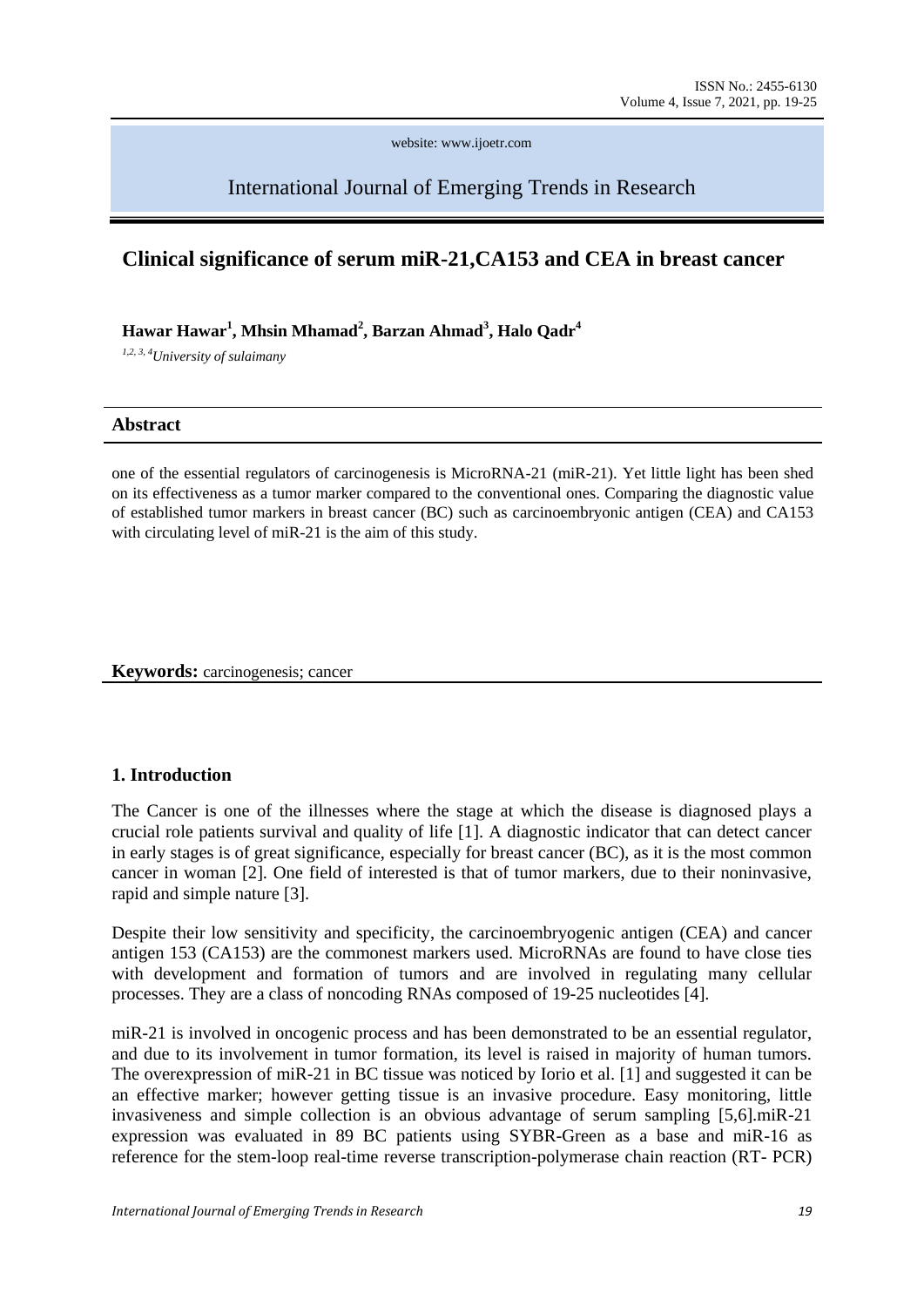| Table 1 Reverse transcription reaction system |             |  |
|-----------------------------------------------|-------------|--|
| Reagent                                       | Volume (µL) |  |
| <b>Total RNA</b>                              | 10.0        |  |
| <b>RT</b> primer                              | 3.0         |  |
| 5x Buffer                                     | 4.0         |  |
| 1 mol/L DTT                                   | 2.0         |  |
| <b>RNasin</b>                                 | 0.2         |  |
| dNTPs                                         | 0.5         |  |
| M-MLV                                         | 1.0         |  |

[7]. Considering the hormone receptor status and disease stage, miR-21 expression levels were compared, and then its sensitivity for diagnosing BC was pitted against CEA and CA153.

| Table 2 Real-time PCR system |             |  |
|------------------------------|-------------|--|
| Reagent                      | Volume (µL) |  |
| <b>SYBR Green Master</b>     | 10.0        |  |
| <b>Forward primer</b>        | 1.0         |  |
| Reverse primer               | 1.0         |  |
| <b>DNA</b> template          | 1.6         |  |
| <b>DEPC</b> water            | 6.4         |  |
| DEPC, diethylpyrocarbonate.  |             |  |

## **2. Materials and methods**

### **Subjects**

The study was performed in Kurdistan Hospital and approved by its Ethic committee. All patients agreed to a written informed consent. The BC women confirmed by medical examination were aged between 28 to 60 years, with 50 as a median age and blood samples were collected from March 2011 to April 2011. All the patients had a confirmed diagnosis for primary BC by histology and were undergoing therapy at the time of study, aged between 29 and 40 years, with 36 as a median age. Samples were collected between March 2011 and May 2011.

### **miR-21 Detection**

Serum samples and total RNA preparation:

The samples were stored until processing at 80 ℃. Adhering to manufactures instructions, the TRIzol reagent from Invitrogen life technologies was used for extraction of total RNAs from serum.

### **Reverse**

Each 10 mL RNA sample was mixed with 3 mL stem-loop RT primers of miR-16 and miR-21, and 4 mL of  $5\times$  RT Buffer, 1 mL of Moloney murine leukemia virus (M-MLV) reverse transcriptase [Promega (Beijing) Biotech Co., Ltd.], 0.5 mL of dNTPs [Tiangen Biotech (Beijing) Co., Ltd]. ,0.2 mL of RNasin [Tiangen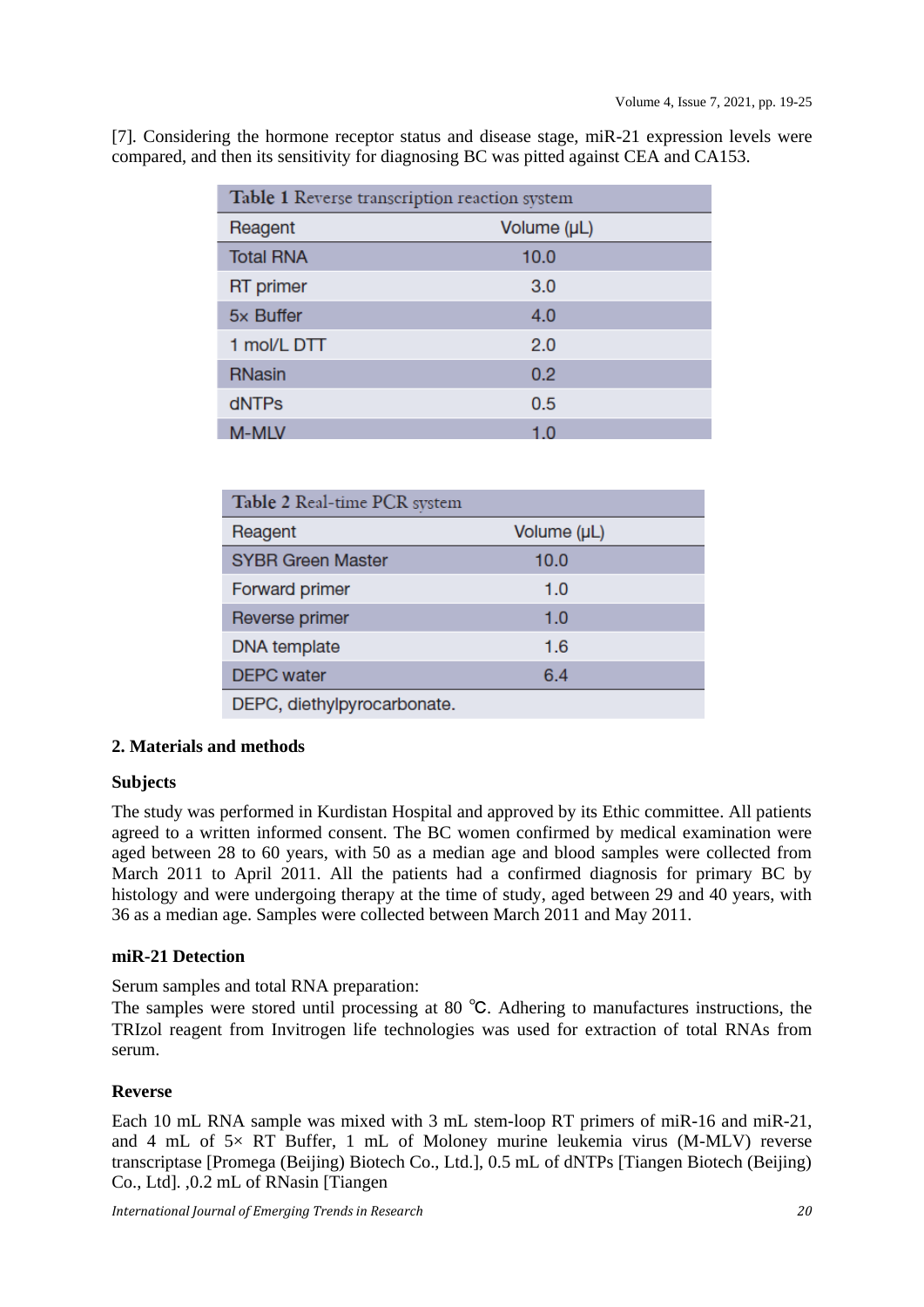Biotech (Beijing) Co., Ltd.]., and 2 μL of 1 mol/L dithiothreitol [DTT; Tiangen Biotech (Beijing) Co., Ltd.] were added (*Table 1*). The final volume of the mixture was 20.7 L and incubated at various temperatures for different durations, at 61℃for 30 min, 73℃for 30 min and 170 ℃for 10 min, and lastly was held at 4 ℃.

## **Real-Time PCR**

1.6 μL cDNA is the product of reverse transcription, and this product is mixed with 10 μL SYBR Green Master (Roche Co., Ltd.) and 1 μL PCR primers along with other PCR reagents (Table 2). The entire reaction was performed in the ABI 700 Fast PCR system, the conditions for the PCR was denaturing for 10 min at 95 ℃, after which 40 cycles of 95 ℃ for 15s is applied, followed by  $60^{\circ}$ C for 1 min.

## **CEA and CA153 Detection**

electrochemiluminescence assays was used to calculate CEA and CA153 levels and through Roche E170 MODULAR Immunoassay Analyzer the reaction is carried out.

### **Statistical Analysis**

Using relative change folds, normalization of circulating miR-21 expression was done. The characteristics of miR-21 relative expression levels is their range from  $25<sup>th</sup>$  to 75<sup>th</sup> percentile and by their median. The connection of patient's hormone receptor status with their miR-21is analyzed with mann-whitney test, while the association with of their clinical stage with their miR-21 is calculated through Kruskal-Wallis test. Mann-whitney test was also used to measure miR-21's expression between healthy and BC individuals. The receiver operating characteristic curve (ROC) was used to determine the cut-off value, which was used to identify the specificity and sensitivity values. SPSS 16.0 software was used for all statistical anaylysis and statistically significant threshold was set as  $P < 0.05$ .

### **3. Results and Discussion**

### **Target Gene Amplification**

Pure homogenous products of miR-21 and miR-16 from PCR was obtained (figure 1), as indicated from their melting curves (figure 2) with narrow peak and sharply defined curves.

### **The Expression of miR-21 in BC**

miR-21 expression was evaluated in in 89 BC diagnosed patients. The patients showed high level of miR-21 which was significantly high among BC patients (30.82), resulting in  $(P < 0.001)$  with a ratio of 3.39 (figure 3).

### **miR-21 ROC Curve**

13.22 was the best designated cut-off value, and 92.9% was determined to be the area under ROC curve (ROC-AUC) (95% confidence interval: 88.3%, 97.4%), while 87.6% and 87.3% were sensitivity and specificity values respectively, as shown in (figure 4).

### **Clinical and pathological feature's association with miR021 expression levels**

According to status of hormone receptors and clinical stage of the patients, they were classified into groups and miR-21 median expression level is shown according in table 3. However, no correlation was observed between patient's clinical stage and hormone receptor statuses against their miR-21(P $>0.05$ ).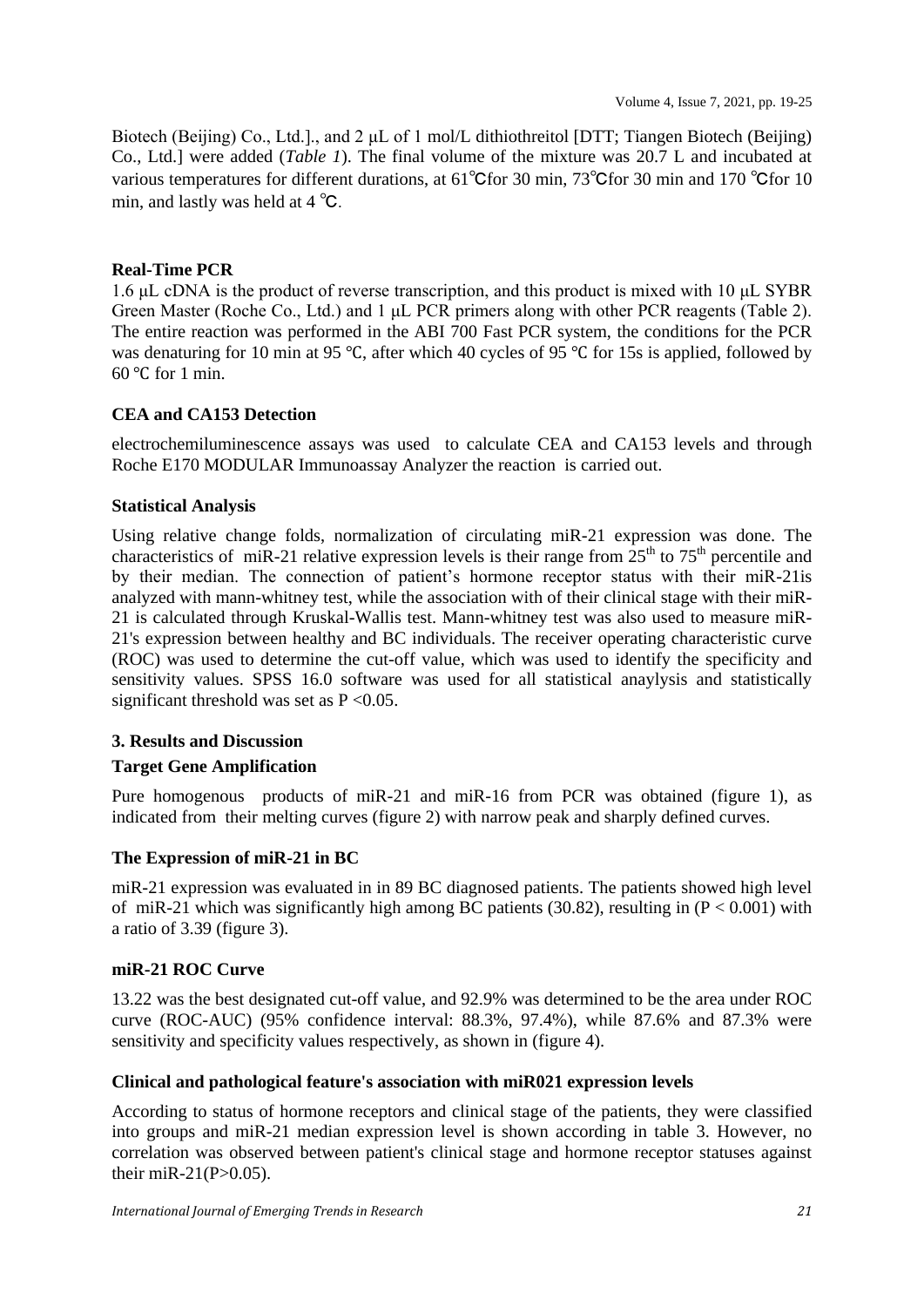#### **miR-21 comparison with traditional tumor markers CEA and CA153**

Patients are grouped into different classes according to their clinical stage in table 4, and listing their CEA, CA153 and miR-21 median expression levels. Significant difference is detected as the overall sensitivity of CEA and CA153 were merely 15.73% and 22.47% respectively, while miR-21's overall sensitivity was 87.64%. Particularly in early stage (stage I), the sensitivity of CEA and CA153 is only (4.76%), while miR-21 boasts a marked diagnostic sensitivity of (95.24) (Table 4).

#### **Discussion**

It is 19-25 nucleotides that make up the molecule of miRNAs, Small indeed, but various biological signaling pathways are regulated by them [8]. The close relationship between the many characteristics of tumors including their development, invasion and metastasis and miRNA has been demonstrated by many studies, and in cancer therapy, this could be a bases for entirely new strategies to fight cancer [9]. Many malignant tumors have shown increased miRNA serum expression [10]. And as a diagnostic and prognostic marker, it is been getting increasingly more attention.

It is to no surprise that an early diagnostic indicator for the commonest cancer among woman, that is BC, is of great value, affecting prognosis. Due to their simple and less invasive nature, serum markers are the focus of interest. Despite their low sensitivity and specificity, especially in early stages [11], CEA and CA153 are still commonly used in BC patients monitoring, since relapse is associated with high levels of these markers. Furthermore, CEA cannot be used in diagnosis early stages of BC, since it has a lower positive rate, and it is a nonspecific tumor marker.

Differential expression of some miRNA in normal and BC tissues has been demonstrated recently, such as let-7a(8), miR-21, and miR-145 [12]. In BC cells, they take care of biological process regulation, and various roles in apoptosis and proliferation. The possibility of miRNA acting as a BC tumor marker for diagnositic and therapeutic purposes as been reported recently [13].



Figure 1 The melting curve of miR-21 and miR-16.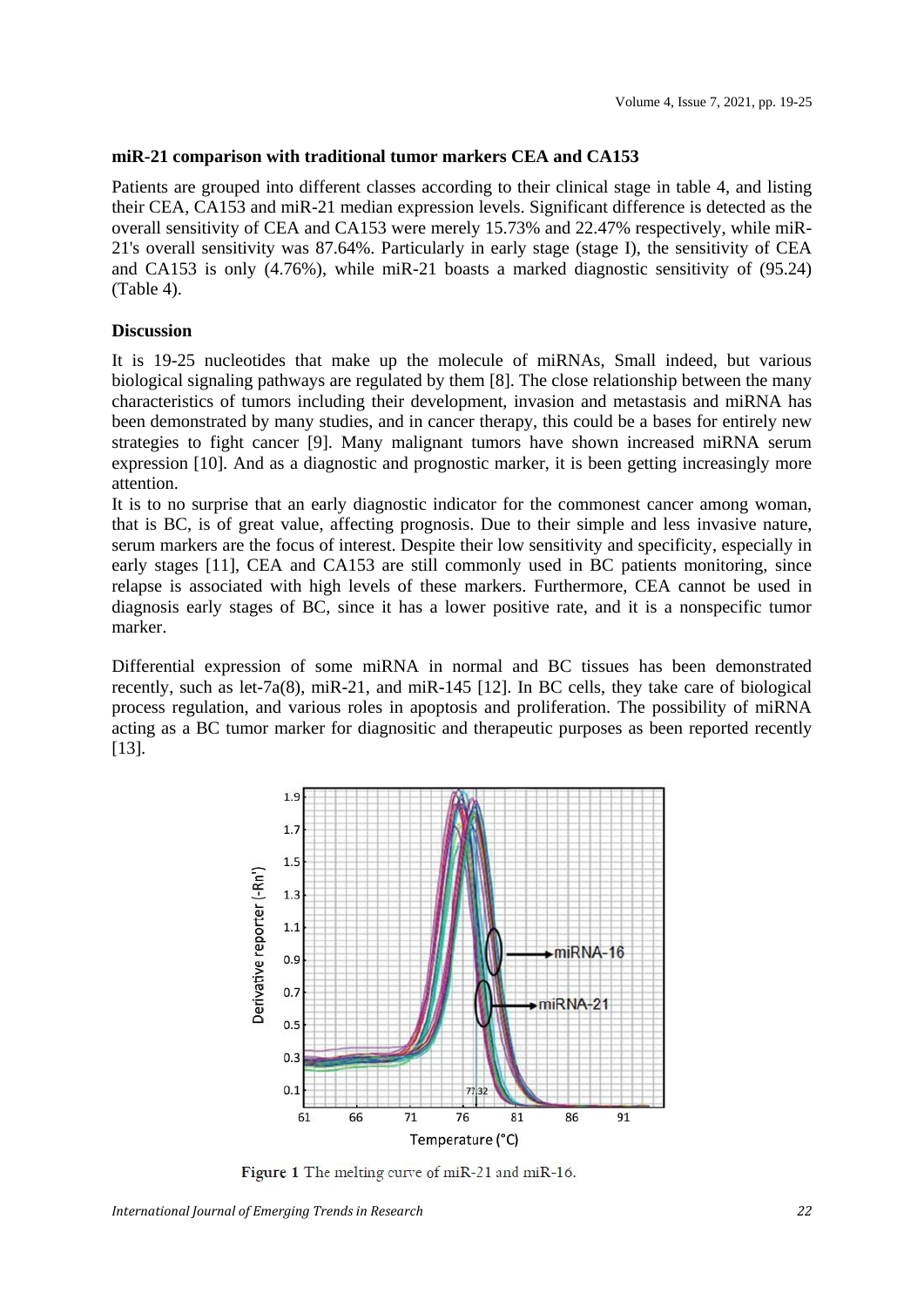

Figure 2 The amplification curve of miR-21 and miR-16.

miR-21 has independent transcriptional units [10] and is located on 17q23.2. it has shown significant role in colon cancer development [10,11], lung cancer development [12,13], as well as stomach cancer [15] and finally BC [13] et al., as it partakes in expressing and regulating numerous tumor suppressor genes. Many studies have used various methods such as Northern blotting ,in situ hybridization (ISH) , microarray, the profiling method of flow cytometric miRNA expression that is bead based, and finaly RT-PCR (20-23) to prove that in BC, miR-21 is upregulated both in in vitro and in vivo. And a preliminary study about miR-21 overexpression in BC tissue has been taken (1,21,24-26). the conclusion of the study was that miR-21 expression is correlated with pathological and clinical variables in BC tissues, and it is expression was higher than normal breast tissues [12]. Yet the study avoided the discussion of practical value of this finding in diagnosis of BC. In addition to the fact, that breast tissue was the center of previous studies, and little was mentioned about miR-21 serum levels, which is the focus of our study. miR-21 serum expression levels in BC patients was evaluated using stem-loop real-time RT-PCR which is based on SYBR-Green, and addressed the application of miR-21 as a diagnostic and monitoring marker in BC patients. The miR-21 expression level was (3.39) times higher in BC patients, which is statistically significant (P<0.001). Moreover in the diagnosis of BC, the miR-21 has demonstrated sensitivity and specificity of 87.6% and 87.3% respectively, which shines in comparison to traditional marker's sensitivity of CEA and CA153, that were merely 15.73% and 22.47%. our study also showed that there no correlation between clinical stages and miR-21 serum expression, as well as no correlation between hormone receptor statuses (Progesterone receptor and Estrogen receptor ) and miR-21 expression. Similar results was reported by other studies [11].



Figure 3 miR-21 expression in breast cancer patients and healthy controls.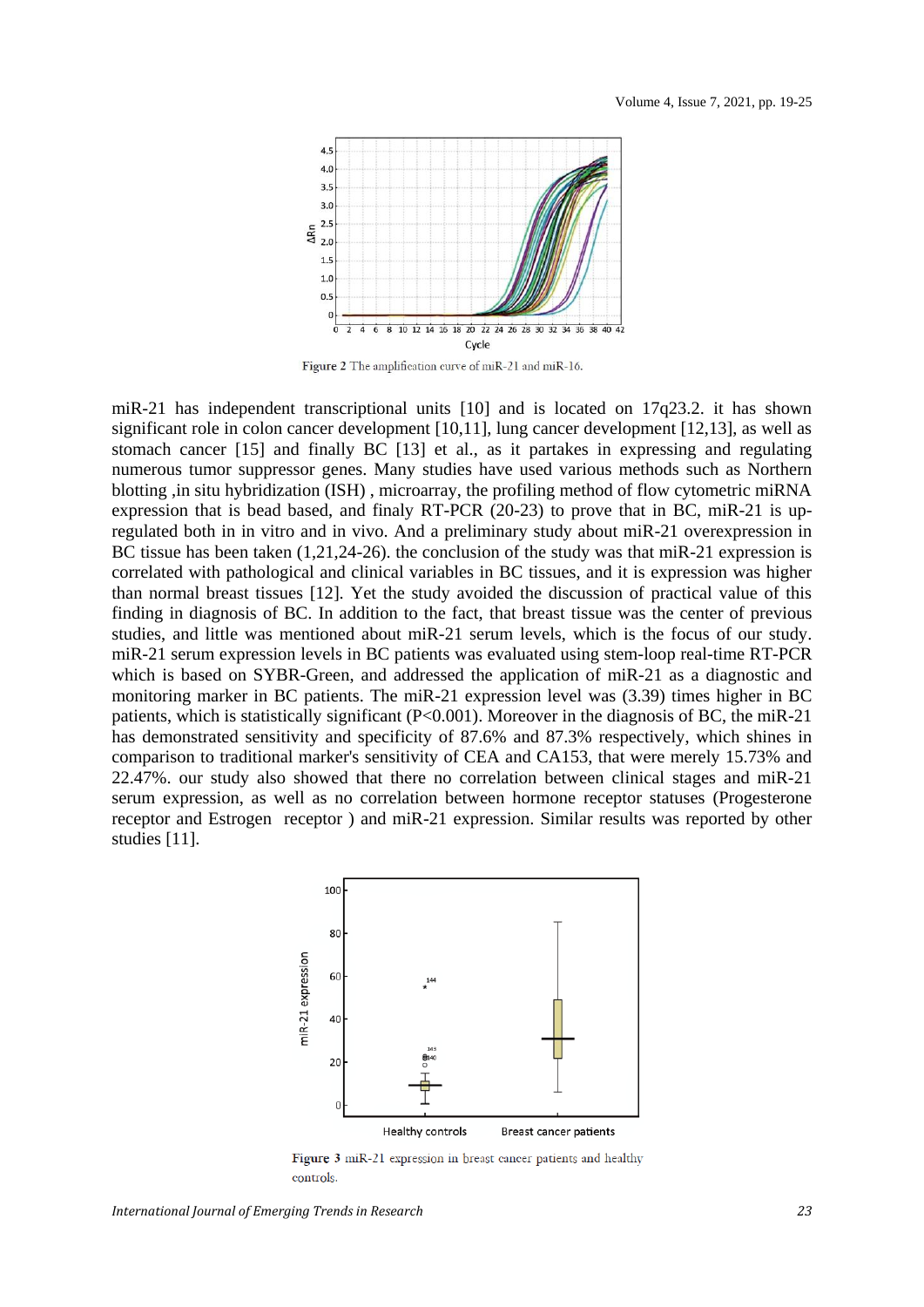

Figure 4 The ROC curve for miR-21.

#### **4. Conclusion**

In conclusion, the new serum marker miR-21 topples traditional serum markers like CEA and CA153 in sensitivity, which can improve prognosis of BC by allowing earlier diagnostic sensitivity. miR-21 can be addressed as a potential early stage BC serum tumor marker. We will have a follow up study to this preliminary study, where we will have more in-depth analysis and increase the sample size, hopefully becoming a good basisfor miR-21 as a diagnostic tool in BC [9].

#### **References**

- [1] Iorio MV, Ferracin M, Liu CG, et al. MicroRNA gene expression deregulation in human breast cancer. Cancer Res 2005;65:7065-70.
- [2] O'Hara SP, Mott JL, Splinter PL, et al. MicroRNAs: key modulators of posttranscriptional gene expression.Gastroenterology 2009;136:17-25.
- [3] Chou J, Shahi P, Werb Z. microRNA-mediatedregulation of the tumor microenvironment. Cell Cycle2013;12:3262-71.
- [4] Zhang B, Pan X, Cobb GP, et al. microRNAs as oncogenesand tumor suppressors. Dev Biol 2007;302:1-12.
- [5] Zheng DL, Haddadin S, Wang Y, et al. Plasma microRNAsas novel biomarkers for early detection of lung cancer. IntJ Clin Exp Pathol 2011;4:575-86.
- [6] Samy N, Ragab HM, El Maksoud NA, et al. Prognosticsignificance of serum Her2/neu, BCL2, CA15-3 andCEA in breast cancer patients: A short follow-up. CancerBiomark 2010;6:63-72.
- [7] Wu ZC, Zhai HS, Yan CL, et al. The value ofserum CA15-3, CEA in the early diagnosis of breastcancer. Qiqihar Yi Xue Yuan Xue Bao (in Chinese)2010;31:1849-50.
- [8] Song EW. Small molecule RNA for basic research andclinical applications. Beijing: Science and TechnologyPress, 2007:115-20.